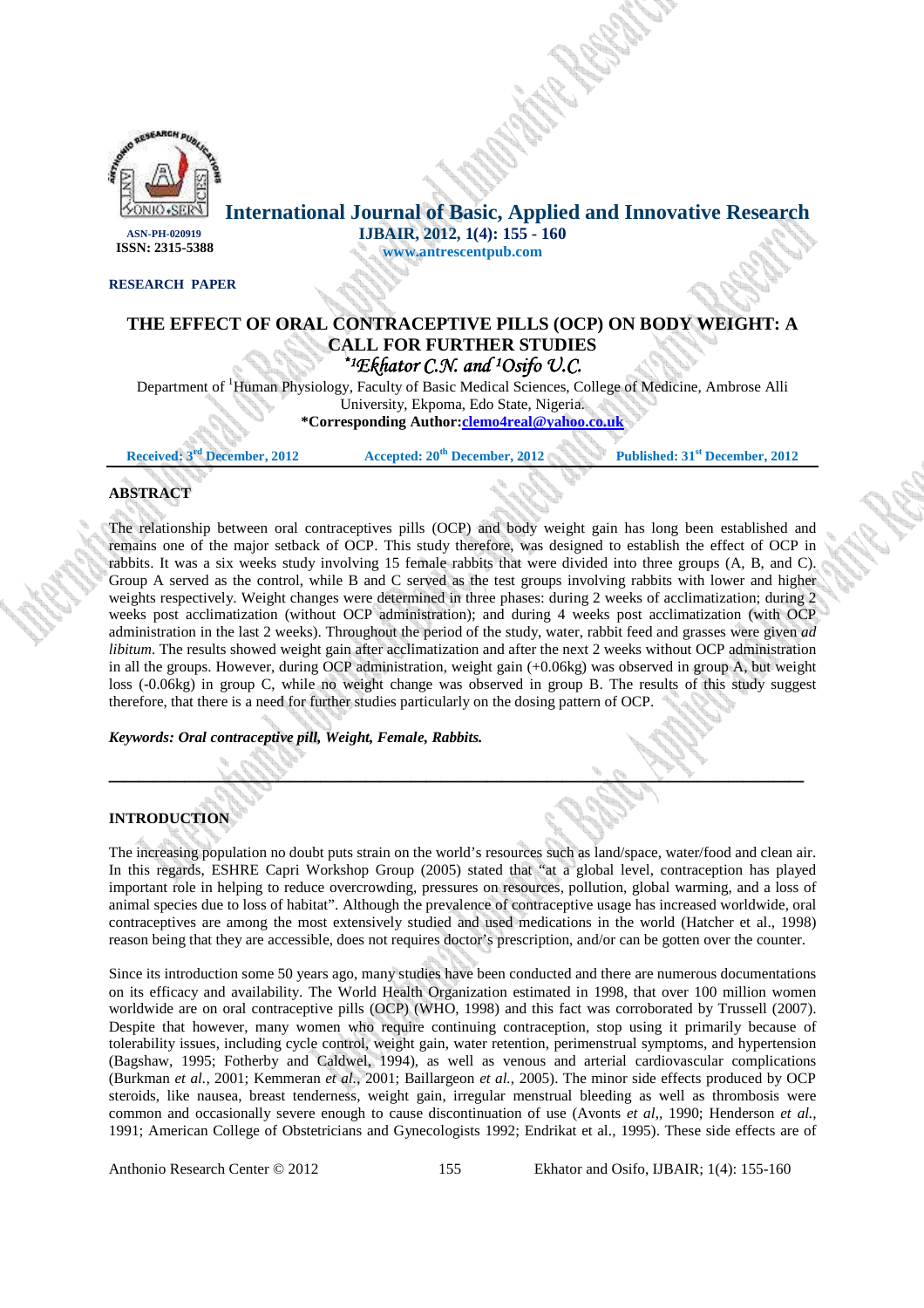great clinical importance and have over the years resulted in many important changes in the composition and use of these preparations to reduce the side effects. Amongst all the side effects, young women are especially concerned with issues of weight gain (Emans et al., 1987), as there is an established relationship between the use of OCP containing an estrogen and progestogen, with mean increases in body weight (Weir, 1978; Crane and Harris, 1978; WHO. 1989).

Of greater concern, is the fact that despite extensive clinical experience, many metabolic effects of OC treatment remains to be explored. In fact, there are only few studies evaluating body composition and OCP usage. Indeed, the questions about metabolic effects of OCPs and weight gain are of particular relevance to females during OCP treatment. This study therefore, is designed to determine the durational effect of OCP usage on the body weight changes in adult female rabbits.

#### **MATERIALS AND METHODS**

**Experimental Animals:** Fifteen adult female rabbits were obtained from Aduwawa market in Benin City, Nigeria, and transported to the experiment site where they were housed in a well-ventilated room under a 12/12 hours light/dark cycle and fed feed (Vital feed (Grower pellets produced by Grand Cereals Ltd, a subsidiary of UAO Nigeria PLC, Jos, Plateau State), grasses and water *ad libitum*.

**Drug of study:** OCP (AVA containing Levonorgestrel 0.15mg and Ethinylestradiol 0.03mg) was purchased from a Medical Pharmacy in Ekpoma, Nigeria. AVA 30 ED is a combined oral contraceptive consisting of 21 hormonal tablets and 7 non-hormonal tablets. Each white hormonal tablet contains a small amount of two different female hormones. These are levonorgestrel (a progestogen) and ethinylestradiol (an estrogen). Because of the small amount of hormones, it is considered as a combined low-dose oral contraceptive preparation.

**Experimental grouping:** The rabbits were divided into three groups (A, B and C) of 5 rabbits each; A served as the control, while B (low weight group) and C (high weight group) served as the test groups.

**Drug administration:** Each day a tablet is dissolved in 100ml distilled water and the appropriate dose per kg was measured out using a 2ml syringe for oral administration via an oro-gastric tube. Group B received 0.14mls while group C received 0.30ml of the prepared drug. These doses were determined based on comparative dosage per weight proportion akin to humans.

**Body weight determination:** Weight changes were determined in three phases: during 2 weeks of acclimatization (phase one); during 2 weeks post acclimatization without OCP administration (phase two); and during 4 weeks post acclimatization (with OCP administration in the last 2 weeks) (phase three). Descriptively, phase 1 weight-change determination represents body weight changes during acclimatization period that lasted for two weeks. Phase 2 represents body weight changes during the next 2 weeks after acclimatization without OCP administration, while phase 3 represents body weight changes during the actual experimental period (2 weeks after phase 2 weight-change determination) in which OCP was administered. These weight measurements were conducted weekly, using a goat meat weighting scale (China). The mean values were determined and recorded appropriately.

**Data analysis:** The mean  $\pm$  standard deviation was determined and one-way ANOVA analyses of variance were performed using SPSS version 17 soft ware. The significance level was set at p<0.05. Results were presented in suitable tables and graphs.

#### **RESULTS**

Mean body weight in groups A, B and C, is presented in table 1, while figures 1 and 2 show graphical representations of the mean weight and pattern of weight changes between the groups. As shown in table 1 and Figure 1 and 2, mean body weight increased in group A (control). The weight differences in group A were significantly higher as the week progresses (Table 1). On the other hand, while weight gain were observed in phase 1 and 2 of group B and C, mean body weight loss was observed in phase 3, during which OCP was administered. These weight changes was significantly different (P $>0.05$ ) in group B but not in group C (P $>0.05$ ).

Also presented are the differences in weight gain during the three phases (Phase 1, 2 and 3). Group A (control) progressively gained weight throughout the study period. Unlike A, group B and C progressively gained weight during phase 1 and 2 but during phase 3 as group B showed no change in weight, while group C presented losses in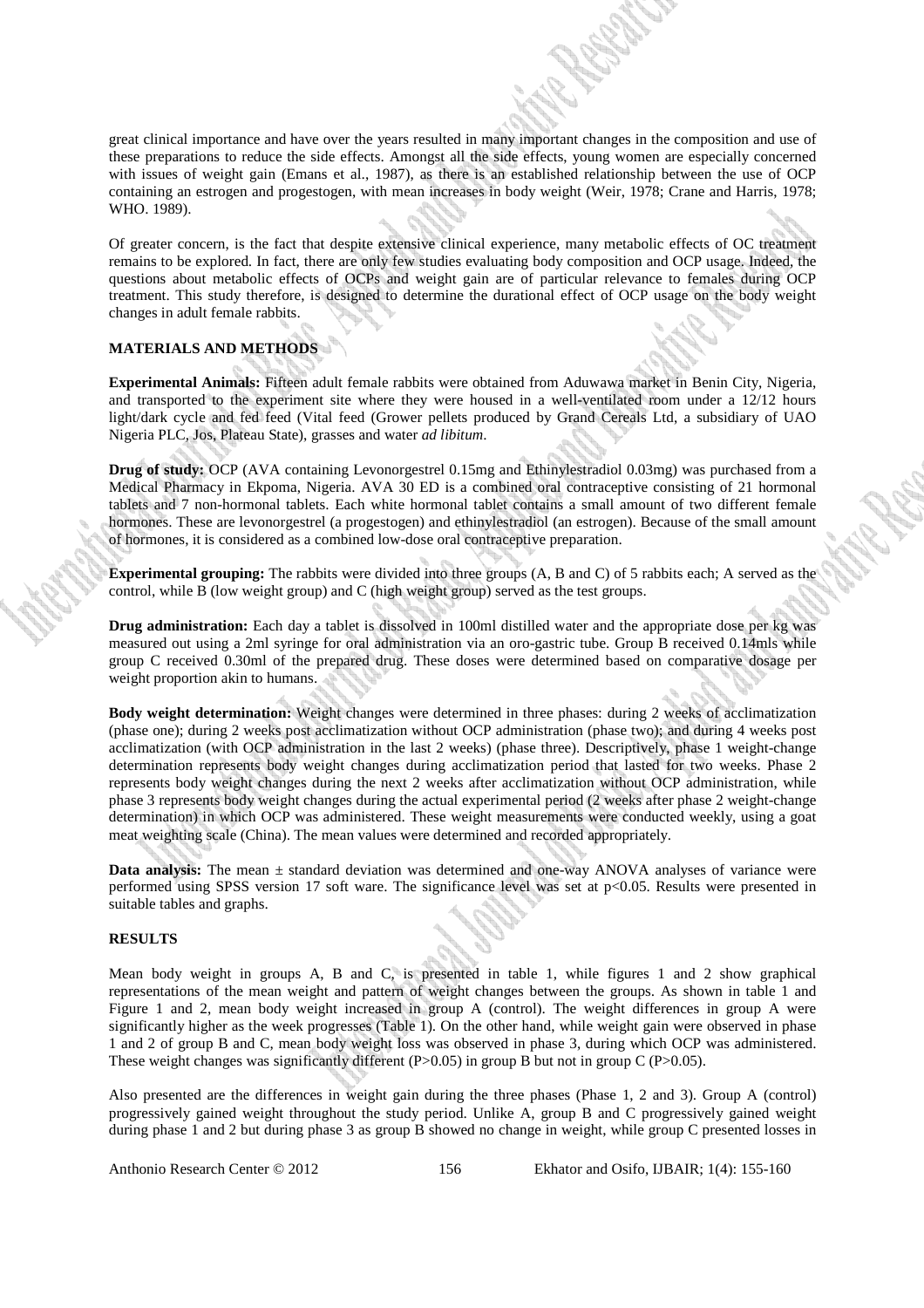weight (see table 1 and figure 1). Specifically, after acclimatization (phase 1), a weight gain of 0.12kg, 0.20kg and 0.12kg occurred in group A, B and C respectively. During phase 2, a weight gain of 0.12kg, 0.10kg and 0.10kg occurred in group A, B and C respectively. But during phase 3, group A presented a weight gain of 0.06kg, while B and C presented an unchanged weight of 0.00kg and a reduction in weight by -0.06kg respectively.

|       | Weight (kg) Phase 1     |                         |         | Weight (kg) Phase 2     |                         |                | <b>Weight (kg) Phase 3</b> |                         |                |
|-------|-------------------------|-------------------------|---------|-------------------------|-------------------------|----------------|----------------------------|-------------------------|----------------|
| Group | Wk 1                    | Wk 2                    | D1      | Wk 3                    | Wk 4                    | D <sub>2</sub> | Wk 5                       | Wk 6                    | D <sub>3</sub> |
| A     | 1.74                    | 1.86                    | $+0.12$ | 1.96                    | 2.08                    | $+0.12$        | 2.14                       | 2.20                    | $+0.06$        |
|       | $\pm 0.20^{\mathrm{a}}$ | $\pm 0.15^{ab}$         |         | $\pm 0.11^{\rm bc}$     | $\pm 0.80^{\circ}$      |                | $\pm 0.06^{\circ}$         | $\pm 0.00^{\circ}$      |                |
| B     | 0.82                    | 1.02                    | $+0.20$ | 1.12                    | 1.22                    | $+0.10$        | 0.88                       | 0.88                    | 0.0            |
|       | $\pm 0.13^{\circ}$      | $\pm 0.08^{bd}$         |         | $\pm 0.11^{\text{cd}}$  | $\pm 0.22^{\circ}$      |                | $\pm 0.16^{ab}$            | $\pm 0.11^{ab}$         |                |
| C     | 1.60                    | 1.72                    | $+0.12$ | 1.82                    | 1.92                    | $+0.10$        | 1.60                       | 1.54                    | $-0.06$        |
|       | $\pm 0.31$ <sup>a</sup> | $\pm 0.26$ <sup>a</sup> |         | $\pm 0.24$ <sup>a</sup> | $\pm 0.22$ <sup>a</sup> |                | $\pm 0.46$ <sup>a</sup>    | $\pm 0.39$ <sup>a</sup> |                |

**Table 1: Mean body weight changes (kg) at the different phases of the experiment** 

*Values are mean± Standard deviation and values within the groups having different superscript are statistically significant at P<0.05.* 



**Figure 1: Bar chart showing means weight changes of rabbits fed oral contraceptive pill.** 



**Figure 2: Line graph showing weekly weight changes pattern of rabbits fed oral contraceptive pill** 

Anthonio Research Center © 2012 157 Ekhator and Osifo, IJBAIR; 1(4): 155-160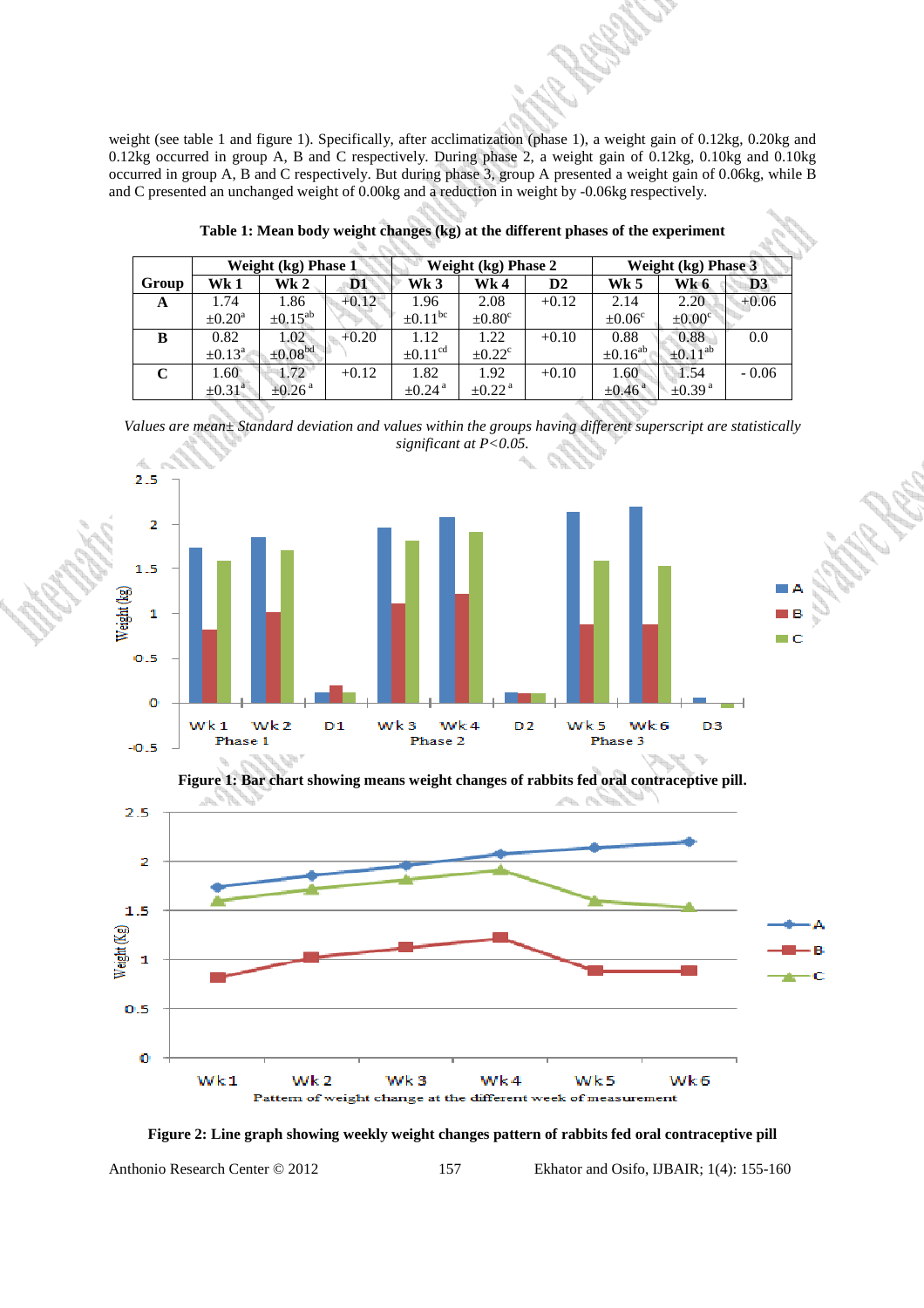#### **DISCUSSION**

Increase in the world's population if allowed at the present rate, will surely cause a burden on public health and world's resources. Unfortunately, contraception, which could have countered this phenomenal growth rate, remains inadequately utilized due to several known side effets. In fact, several studies have reported that many women stop using OCP primarily because of weight gain (Fotherby and Caldwel, 1994; Bagshaw, 1995), which undoubtedly, poses a major risk for chronic diseases, including type II diabetes, cardiovascular disease, hypertension, stroke and certain forms of cancer (WHO, 2009). Bhattacharya et al. (2011), argues however, that despite the controversies associated with the use OCPs, its health benefits still outweighs the risks.

Interestingly, the results of this study has shown that OCP may reduce total weight in women who are already on weight management therapies, as well as the overweight, who are considering reducing their weight. In line with the present finding, some studies evaluating body composition during oral contraceptive treatment have also shown that no significant body weight change is associated with OCP usage (Reubinoff et al., 1995; Franchini et al., 1995, Lloyd et al., 2002). More recently a Swedish study concluded that a combined oral contraceptive use cannot be a predictor for weight increase in the long term (Lindh et al., 2011) as there is also no evidence that modern low-dose pills cause weight gain, but yet, the fear of weight gain contributes to the poor drug compliance to OCP, which often results in unintended pregnancies, especially among adolescents (Gupta, 2000).

Specifically, a randomized trial confirmed that OCP usage does not cause weight or fat mass gain, at least among young female runners (Procter-Gray et al., 2008). Similarly, a Hungarian study comparing two high-dose estrogen (both 50 µg ethinyl estradiol) pills, found that women using a lower-dose biphasic levonorgestrel formulation (50 µg levonorgestrel x 10 days + 125 ug levonorgestrel x 11 days) showed a significantly lower incidence of weight gain as compared to women using a higher-dose monophasic levonorgestrel formulation  $(250 \text{ µg}$  levonorgestrel x  $21$ days) (Balogh, 1986). Procter-Gray et al. (2008) however, dichotomizes the argument, stating that OCP usage is associated with lean mass gain in eumenorrheic runners but not in those with irregular menses.

Although sex steroids have been shown to interfere with appetite, metabolic functions, and weight, in some women using oral contraceptive, the association with OCP treatment however, is unclear (Rickenlund et al., 2004). The cause of weight gain as regards increase in hips size, breast, or thigh has been reported to be estrogen, while progesterone causes increase in appetite and permanent weight gain **(**Crystal, 2005). The oral contraceptive pill used in this study contains both estrogen (Ethinylestradiol 0.03mg) and progesterone (Levonorgestrel 0.15mg), but yet, a weight loss outcome was recorded. Nevertheless, while endogenous androgens are related to abdominal obesity (Leenen et al., 1994), exogenous androgen treatment has been shown to reduce body fat and weight in postmenopausal women (Gruber et al., 1998).

However, oral administration of estrogen has been found to reduce postprandial lipid oxidation and increase fat mass (O'Sullivan et al., 1998). In this regards, Rickenlund et al. (2004), reports that the precise mechanisms responsible for the increases in weight and body fat remain to be elucidated, but that increase in weight and fat mass is associated with the decline in androgen levels unlike the other hormone where no association was observed with hormonal changes

On the other hand, estradiol has been reported to inhibits feeding in animals (Geary, 2001) while high dose progestins are appetite stimulating (Maltoni et al., 2001). This fact may support the finding of this study considering the low dose progestins (Levonorgestrel 0.15mg) in the OCP used as compared to other OCPs. While Rickenlund et al. (2004) reported that sex steroids may exert metabolic effects in adipose tissue, OCPs has been said to also decrease insulin sensitivity and the effect on carbohydrate metabolism has been attributed to the progestin component (Krauss and Burkman, 1992). Hence, lower doses of estrogen and progesterone in combination (as that used in the present study) may elicit anti-obesity properties.

Judging by the findings of this study therefore, one can conclude that OCP, mainly used for birth control, may also have potentials for weight management in both the obese and non-obese individuals. Our findings suggest also, that there is a need for further studies on the effect of OCP on body weight, and the dosing pattern in particular.

## **ACKNOWLEDGEMENT**

The efforts of the post-graduate student (Akpamu Uwaifoh) and the undergraduate students (Ebhoerameniye Gideon, Oleabhiele Victor, Atiati E Blessing, Momoh Sule, Ebhodaghe Glory, Andrew Blessing, Edionwele Jessica,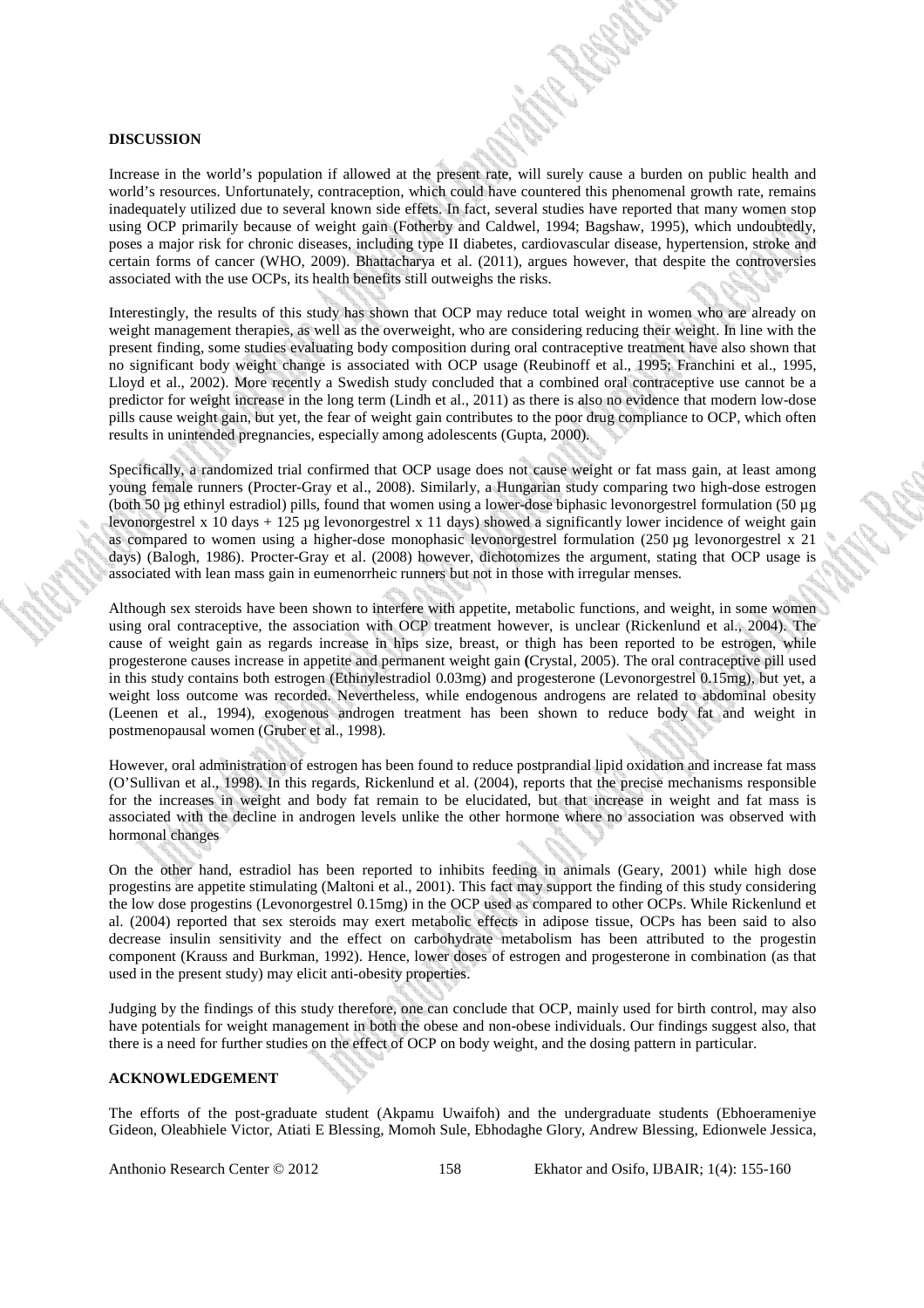Momoh Fawaz, Okoro Osamayumideode, Asekhamen Jennifer, Amakhu B.I. Becky, Ikekpolor O. Stanley and Ehimen D. Olumese) of the Department of Human Physiology, Ambrose Alli University toward the success of this study is greatly acknowledged.

#### **REFERENCES**

American College of Obstetricians and Gynecologists. (1992). Safety of oral contraceptives for teenagers. *Adolesc. Health*; 13:333–336.

Avonts D, Sercu M, Heyrich P, Vandermeeren I, Meheus A and Pilot P (1990) Incidence of uncomplicated genital infections in women using oral contraceptives or an uterine device: A prospective study. *Sexually transmited dis*.; 17 (1), 23-29.

Bagshaw S. (1995). The combined oral contraceptive: risks and adverse effects in perspective. *Drug Saf*.; 12 (2): 91- 6.

Baillargeon, J., McClish, D.K., Essah, P.A. and Nestler, J.E. (2005). Association between the current use of lowdose oral contraceptives and cardiovascular arterial disease: a meta-analysis. *J. Clin. Endocrinol. Metab.;* 90: 3863– 3870.

Balogh, A (1986). Clinical and endocrine effects of long-term hormonal contraception. *Acta medica Hungarica;* 43 (2): 97–102.

Bhattacharya, P., Kapoor, N., Kyal, A. and Mukhopadhyay, P. (2011). A Comparative Study of Drospirenone and Desogestrel: An Overview of Benefits and Side Effects. *NJOG*; 6 (1): 17-21.

Burkman, R.T., Collins, J.A., Shulman, L.P. and Williams, J.K. (2001). Current perspectives on oral contraceptive use. *Am. J. Obstet. Gynecol.;* 185 (Suppl. 2): S4–S12.

Crane, M.G. and Harris, J.J. (1978). Estrogens and hypertension: effect of discontinuing estrogens on blood pressure, exchangeable sodium and the renin-aldosterone system. *Am J Med Sci.;* 27633-55.

Crystal T. (2005): Obesity and Birth Control Pills. Health-and- Fitness/Contraceptives-Birth-Control.

Emans SJ, Grace E, Woods ER, Smith DE, Klein K, Merola J 1987 Adolescents' compliance with the use of oral contraceptives. *JAMA;* 257:3377–3381.

Endrikat J, Jaques MA, Mayerhofer M, Pelissier C, Mu¨ ller U, Du¨ sterberg B 1995 A twelve-month comparative clinical investigation of two low-dose oral contraceptives containing 20g ethinylestradiol/75ug gestodene and 20ug ethinylestradiol/150ug desogestrel, with respect to efficacy, cycle control and tolerance. *Contraception;* 52:229–235.

ESHRE Capri Workshop Group (2005). Noncontraceptive health benefits of combined oral contraception. *Hum. Reprod. Updat;e* 11: 513–525.

Fotherby K, Caldwel ADS. New Progestogens in oral contraception. Contraception 1994 Jan; 49:1-32.

Franchini M, Caruso C, Nigrelli S, Poggiali C 1995 Evaluation of body composition during low-dose estrogen oral contraceptives treatment. *Acta Eur Fertil*; 26:69–73.

Geary N 2001 Estradiol, CCK and satiation. *Peptides;* 22:1251–1263.

Gruber DM, Sator MA, Kirchengast S, Joura EA, Huber JC 1998 Effect of percutaneous androgen replacement therapy on body composition and body weight in postmenopausal women. *Maturitas;* 29:253–259.

Gupta, S. (2000). Weight gain on the combined pill--is it real? *Human Reproduction Update;* 6 (5): 427–31.

Hatcher RA, Trussell J, Stewart F, et al. Contraceptive Technology. 17th rev ed. New York, NY: Ardent Media Inc; 1998.

Anthonio Research Center  $\odot$  2012 159 Ekhator and Osifo, IJBAIR; 1(4): 155-160